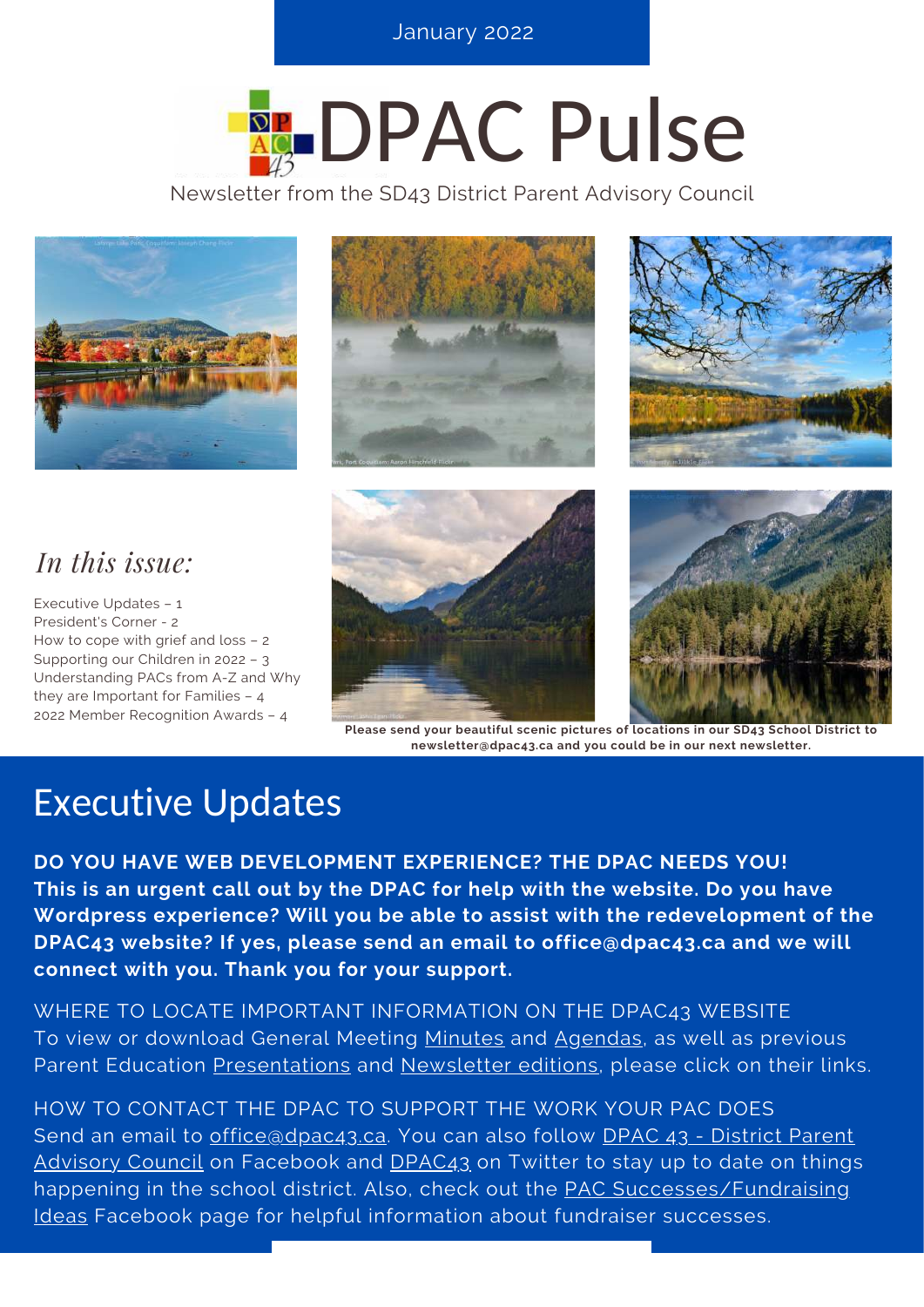# President's Corner

by Marvin Klassen

Once again, we are entering into the annual School District budget process. By the time this is published, the DPAC Executive would have had the first opportunity to discuss the upcoming budget with the SD43 Board through our stakeholder meeting.

Although the District uses a multi-year financial planning framework to stabilize year to year funding changes, the inflationary pressures we've been witnessing, hearing and reading about will be a challenge to managing the gap between the provincial funding grant and the District's actual costs. This comes at a time when the International Education program has been hit hard through the COVID years and no longer represents ten percent of the District's budget.



I am confident that the Board will meet its financial obligations while working towards meeting the needs of all our students. The education of our children depends on a financially sound foundation that accommodates both the operational needs inside our schools and the building and maintenance of those schools. Of course, the discussion of spending priorities will always be challenging as multiple interests must be balanced when all needs are crucially important to those students in need. If you have thoughts respecting input in the budget process, please feel free to email DPAC at [office@dpac43.ca](mailto:office@dpac43.ca).

In closing, I would like to wish Secretary Treasurer and CFO, Chris Nicolls, all the best in his retirement.During his years with SD43 he has been a thoughtful and caring leader as he educated all of us on sound financial practices for a school division facing population expansion with diversity in both people and geography. Thank you, Mr. Nicolls, and enjoy your next adventures.

# How to Cope with Grief and Loss

January 26th DPAC Parent Education Event

All humans experience grief and loss at some point in their lifetime. With pandemic fatalities and losses from long term illness or sudden death, grief is now more rampant than ever before. However, many still hesitate to talk about it and the grieving are left to navigate these losses without support. In this edition of the DPAC43 Parent Education Night, Erica Steward of BC Bereavement Helpline (BCBH) and Brittany Borean of Crossroads Hospice Society will be educating us on how to cope and manage grief and loss either as the bereaved or as a caregiver.



Erica Steward, a Program Manager at **BCBH** will be telling us the psychological, sociological, physical and spiritual dimensions of dying, death, and bereavement and also how to cope with grief and loss. In this work, she uses her Psychology and social services education to support the bereaved, their caregivers and professionals.

[Brittany Borean, the Youth and Young Adult Bereavement Coordinator for](https://crossroadshospice.org/) Crossroads Hospice Society will be sharing information about their grief support services for youth and young adults. In her role, Brittany supports teenagers and young adults, between the ages of 13 and 29, who are grieving the loss of a loved one. She believes death and grief don't have to be scary or uncomfortable, so we should start talking about it.



The virtual presentation will be held on **Zoom at 7 pm on Wednesday January 26, 2022**. Please come out to learn how to support yourself, your children and other people you love through grief and loss.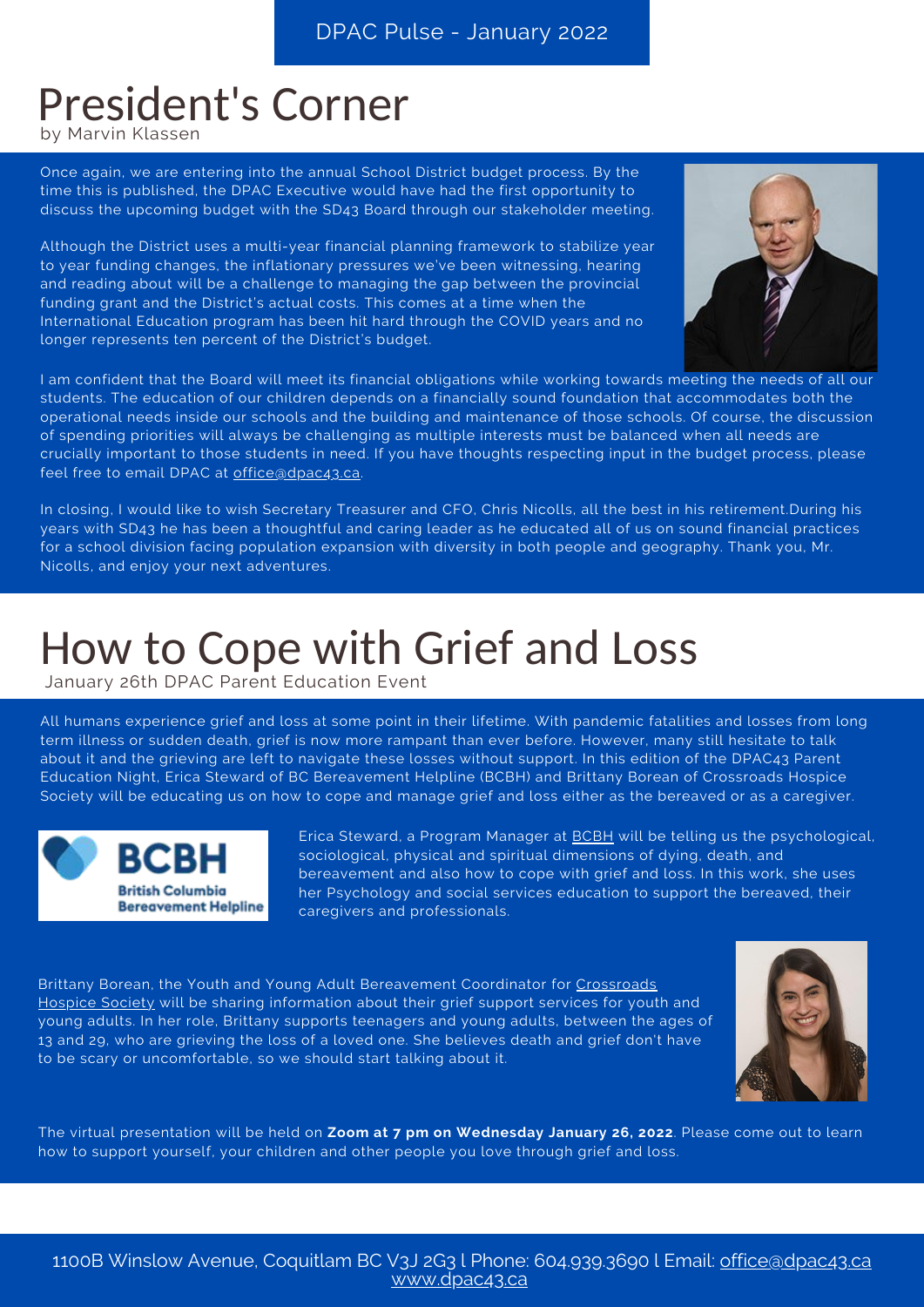### Supporting our Children in 2022 by Judith Obatusa

Do you know the time of year when almost everyone you know is making resolutions, signing up with a gym or starting new things? Yes, the new year. The New Year is a time for a fresh start and new beginnings. It is an opportunity for us to do a reset for the better.

As parents, we always want to ensure that we do our best for our children, so we're constantly looking for ways to enhance our parenting skills and improve outcomes for our children. So in this goal making season, here are a few resolutions tried and tested by other parents, that you can use to better support your children to do well in 2022.

#### **Don't compare, always appreciate**

Comparison is the thief of joy and the enemy of progress. When we compare ourselves to other parents, we will not be content with the life we have and because we're not content, we will not be able to recognize the opportunities that are available to us. Instead of comparing yourself, appreciate yourself. Acknowledge your strengths, give yourself kudos for your positive responses to situations and people, while you continue to improve in those areas where you have identified a need.

When we compare our children to other children, we will not be able to see their strengths and talents and therefore, we will not encourage them to develop them. In 2022 instead of comparing your child to others, appreciate their personality and abilities, while encouraging them to do better where required.

#### **Avoid drama, stay calm**

Our children can push our buttons hard enough to make us yell and they can wind us up tight enough to make us lose control. Before you react, pause whatever you're doing and take a deep breathe; then respond like Big Brother is watching. When you're in public with your children, you always think before responding and you always tone down any aggression, so try that at home too.

Stress in our lives can also make us lose our cool more easily with our children. Thankfully, technology has made it easier for parents to access resources like CMHABC's [BounceBack](https://bouncebackbc.ca/), CMHA's [Living Life to the Full](https://livinglifetothefull.ca/), WE Charity's [Wellbeing](https://www.we.org/en-CA/get-doing/activities-and-resources/wellbeing/) and apps like [Calm](https://www.calm.com/) and Anxiety Canada's [MindShift](https://www.anxietycanada.com/resources/mindshift-cbt/) to help them reduce and handle stress so that they can improve their interactions with their children. In 2022, check your reactions every time you're about to lose it. As you know, practice makes perfect and sooner than later, you'll get used to responding calmly and avoiding the drama that comes with losing your cool.

#### **Get involved in school**

Various studies show that regardless of income, status and race, children whose parents are involved in their education are more likely to have higher grades and test scores, attend school regularly, have better social skills, [show improved behavior and adapt well to school. One way parents can get involved in their children's education](https://www.rasmussen.edu/degrees/education/blog/parental-involvement-in-education/) is through volunteering in their school and there are many opportunities to do this through your Parent Advisory Council (PAC). Doing this also models a positive attitude toward the school and learning to your children. This makes your children appreciate the opportunity they have to get an education. So, this 2022, become an active member of your child(ren)'s school community.

As we look forward to a peaceful and prosperous year 2022, let us apply these suggestions to support our children to have a happy new year! Remember, happy children make happy parents.



*Every child's behavior is telling us something. Our job is to see the behavior as information, not aggravation.*

*Unknown*